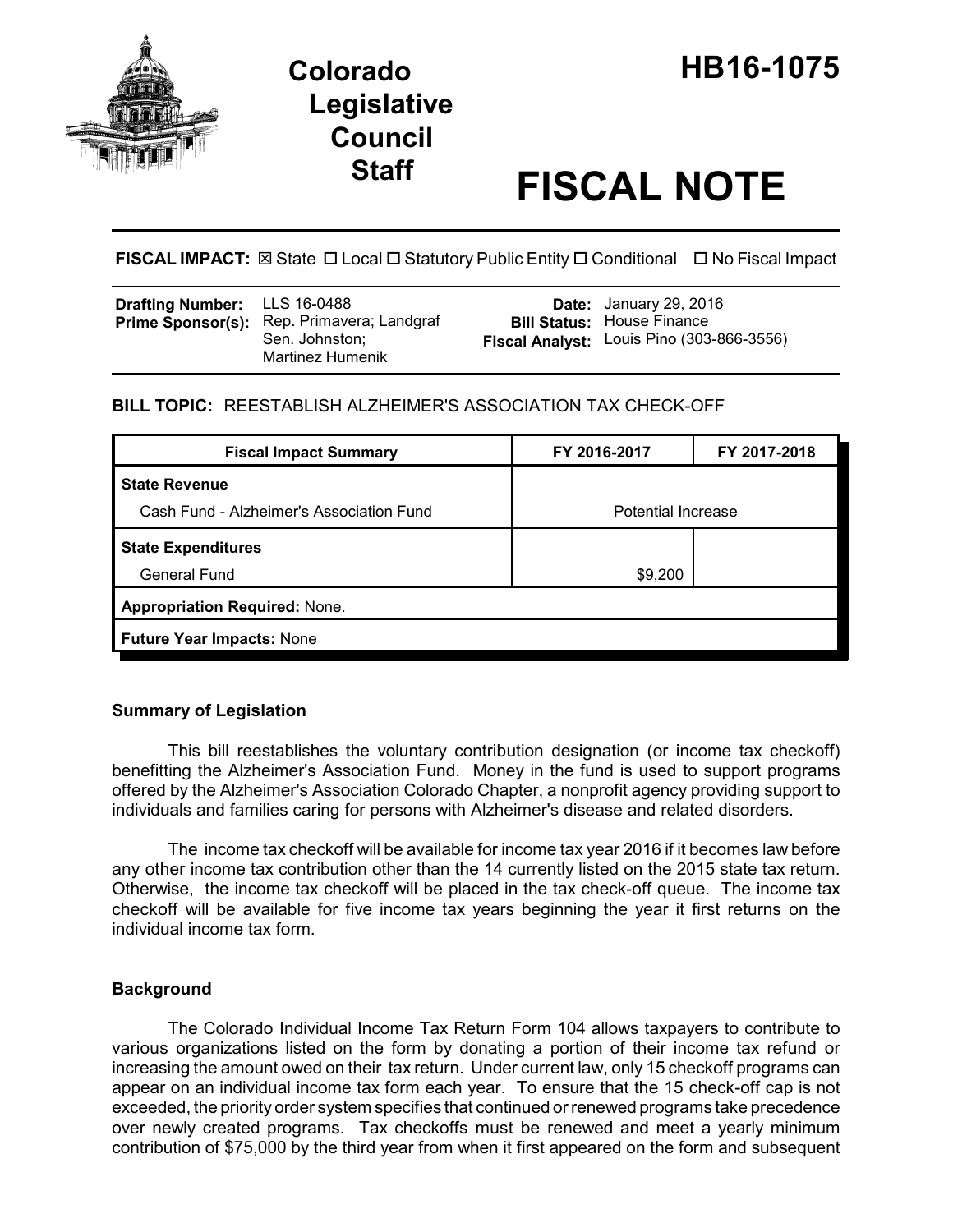tax years to remain on the tax form. Contributions are calculated from January 1st through September 30th of each tax year. Thus, if a program that has appeared on the form is renewed or continued and has donations of at least \$75,000, the program remains on the form in the subsequent tax year. Newly created programs can only appear on the tax form when an existing program is removed.

The Alzheimer's Association voluntary income tax deduction first appeared on the 2005 individual income tax form, which was renewed in 2008 and 2011. In 2015, the fund was removed from the individual income tax form for failing to receive the minimum contribution amount within the statutorily designated time.

| Tax Years *  | Number of<br><b>Returns</b> | Total<br><b>Donations</b> | Average<br><b>Donation</b> |
|--------------|-----------------------------|---------------------------|----------------------------|
| 2010         | 9,634                       | \$89,400                  | \$9.28                     |
| 2011         | 9,824                       | 100,412                   | 10.20                      |
| 2012         | 8,874                       | 94,863                    | 10.69                      |
| 2013         | 7,970                       | 94,973                    | 11.92                      |
| 2014         | 7,328                       | 102,656                   | 14.00                      |
| 2015         | 5,495                       | 73,959                    | 13.46                      |
| 5-year avg.) | 8,191                       | \$92,696                  | \$11.59                    |

Table 1 provides a six-year history on money donated to the fund.

\*Donation amounts are from January 1st to September 30th.

It should be noted that 14 voluntary contributions appear on the 2015 Colorado Individual Income Tax form. As of the date of this note, there are no tax checkoff programs in the queue. The order of programs in the queue is determined by the date and time that the Governor signs each bill.

#### **State Revenue**

The amount of contributions to the Alzheimer's Association Fund and when the tax check-off will be available is uncertain. State revenue will increase in years the tax check-off is available on individual income tax returns. These voluntary donations are exempt from TABOR revenue considerations.

#### **State Expenditures**

This bill requires changes to the Department of Revenue's GenTax software system. Changes are programmed by a contractor at a rate of \$200 per hour. The changes in this bill are expected to increase expenditures by \$8,000 representing 40 hours of programming. All GenTax programming changes are tested by department staff. In addition, the Department will require \$1,200 to update their optical character recognition software (Fairfax). The Department of Revenue is allowed to recoup any costs associated with the administration of the program from the Alzheimer's Association Fund. The Department may require a "loan" from the General Fund in order to reestablish the check-off on the income tax form. It is assumed that any amounts "loaned" to the fund will be reimbursed to the state General Fund when available. FY 2016-17 is the first year the check-off could be added to the state income tax form.